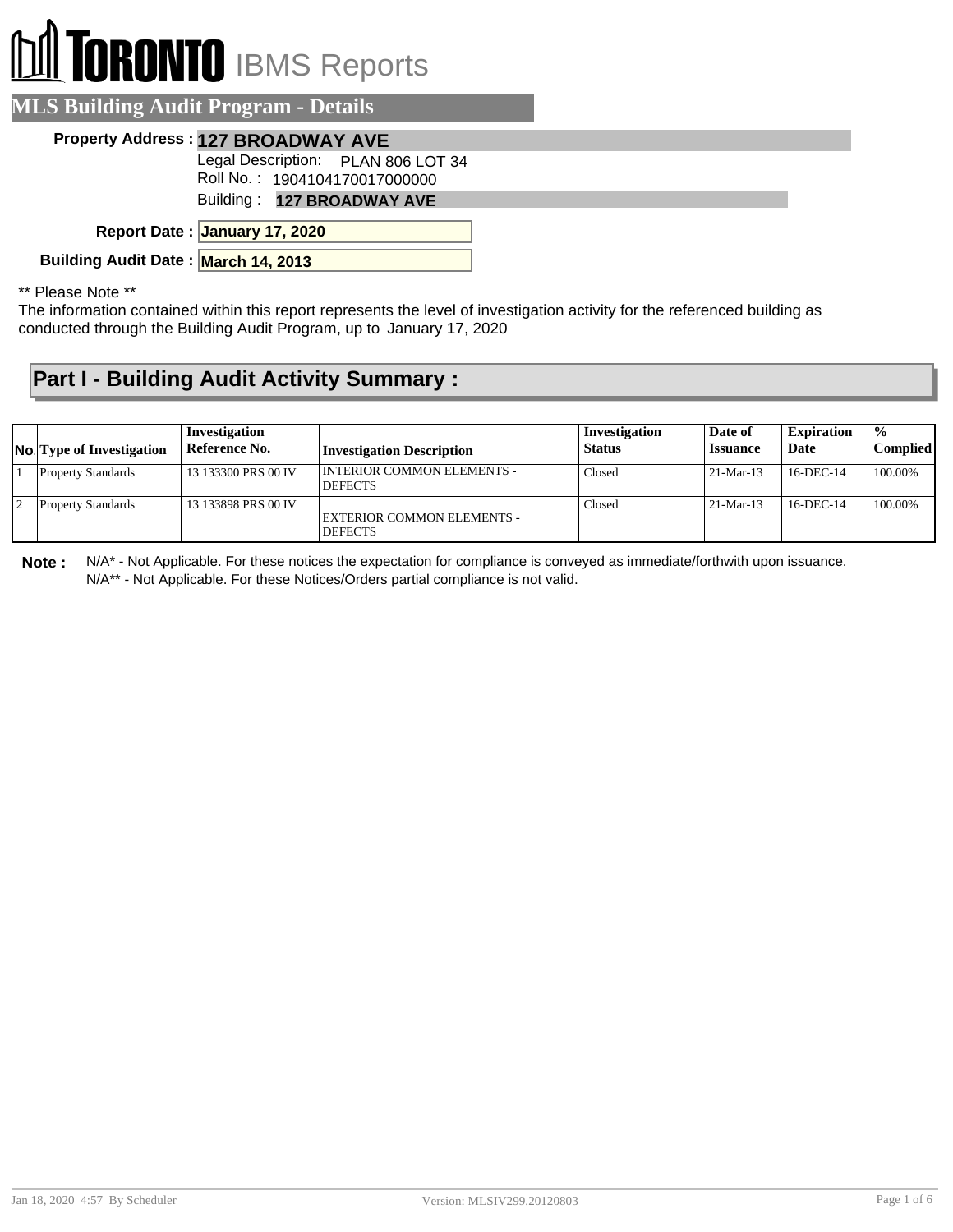## **Part II - Building Audit Details for Property Standards Orders :**

|    | Type of<br>No. Investigation                     | Investigation<br>Reference No. | <b>Investigation Description</b>             | Investigation Date of<br><b>Status</b> | <b>Issuance Date</b> | <b>Expiration</b> | <b>Next Scheduled</b><br><b>Inspection Date</b> |  |
|----|--------------------------------------------------|--------------------------------|----------------------------------------------|----------------------------------------|----------------------|-------------------|-------------------------------------------------|--|
| l2 | <b>Property Standards</b>                        | 13 133898 PRS 00 IVI           | EXTERIOR COMMON ELEMENTS -<br><b>DEFECTS</b> | Closed                                 | 21-Mar-13            | 16-DEC-14         | 21-Apr-15                                       |  |
|    | No. of defects contained within the Order:<br>21 |                                |                                              |                                        |                      |                   |                                                 |  |

**0**

**No. of defects that remain outstanding :**

|     | <b>Deficiency Details</b>                                                                                                                                                                                                                                                                                                                                                                                                                                                                                                                                                                                                                               |                             |               |  |  |  |  |  |  |
|-----|---------------------------------------------------------------------------------------------------------------------------------------------------------------------------------------------------------------------------------------------------------------------------------------------------------------------------------------------------------------------------------------------------------------------------------------------------------------------------------------------------------------------------------------------------------------------------------------------------------------------------------------------------------|-----------------------------|---------------|--|--|--|--|--|--|
| No. | <b>Violation/Defect</b>                                                                                                                                                                                                                                                                                                                                                                                                                                                                                                                                                                                                                                 | Location                    | <b>Status</b> |  |  |  |  |  |  |
| 1   | Dwelling unit window that is capable of being opened has no screen.                                                                                                                                                                                                                                                                                                                                                                                                                                                                                                                                                                                     | <b>Building</b>             | Closed        |  |  |  |  |  |  |
| 2   | Height of the guard for the exit stairs are less than 1,070 millimetres around landings.                                                                                                                                                                                                                                                                                                                                                                                                                                                                                                                                                                | <b>Exterior Of Building</b> | Closed        |  |  |  |  |  |  |
| 3   | The guards and/or other appurtenant attachments and/or their supporting structural members are<br>not maintained in good repair.                                                                                                                                                                                                                                                                                                                                                                                                                                                                                                                        | <b>Exterior Of Building</b> | Closed        |  |  |  |  |  |  |
| 4   | The location and size of openings present a hazard as they are designed with members or<br>attachments between 140 millimetres and 900 millimetres above the level protected by the guard<br>which facilitate climbing.                                                                                                                                                                                                                                                                                                                                                                                                                                 | <b>Exterior Of Building</b> | Closed        |  |  |  |  |  |  |
| 5   | The protective/decorative finish on the exterior surfaces is not being maintained in good repair.                                                                                                                                                                                                                                                                                                                                                                                                                                                                                                                                                       | <b>Exterior Of Building</b> | Closed        |  |  |  |  |  |  |
| 6   | Required guard does not prevent the passage of a spherical object having a diameter more than<br>100 millimetres                                                                                                                                                                                                                                                                                                                                                                                                                                                                                                                                        | <b>Exterior Of Building</b> | Closed        |  |  |  |  |  |  |
| 7   | Height of the guard for the exit stairs are less than 1,070 millimetres around landings.                                                                                                                                                                                                                                                                                                                                                                                                                                                                                                                                                                |                             | Closed        |  |  |  |  |  |  |
| 8   | Window air-conditioning units prevent a safety device from being installed. A report is required to<br>be submitted to the Officer for evaluation and approval by a professional or other certified person<br>confirming that the installation of the air-conditioner has been done safe and securely; that there<br>are no openings greater than one hundred (100) millimetres adjacent to the air conditioning unit<br>and that the electrical supply and distribution in the suite is capable of safely operating the air<br>conditioning unit. Also it must address any remedial action that must be taken in order to maintain<br>its safe manner. |                             | Closed        |  |  |  |  |  |  |
| 9   | A window(s) which is capable of being opened, and is located in excess of two (2) metres from the<br>finished grade, is not equipped with safety devices which would prevent any opening greater than<br>one hundred (100) millimeters. A report is required to be submitted to the Officer for evaluation<br>and approval by a professional or other certified person confirming that acceptable safety devices<br>have been installed on all subject windows in an acceptable manner, and that the subject<br>windows are not capable of being opened in excess of one hundred (100) millimeters.                                                     |                             | Closed        |  |  |  |  |  |  |
| 10  | Handrails on one side of stair or ramp less than 1,100mm in width not provided                                                                                                                                                                                                                                                                                                                                                                                                                                                                                                                                                                          |                             | Closed        |  |  |  |  |  |  |
| 11  | Exterior garbage containment area not screened.                                                                                                                                                                                                                                                                                                                                                                                                                                                                                                                                                                                                         |                             | Closed        |  |  |  |  |  |  |
| 12  | The ventilation system or unit is not kept in good repair, namely broken vent cover.                                                                                                                                                                                                                                                                                                                                                                                                                                                                                                                                                                    |                             | Closed        |  |  |  |  |  |  |
| 13  | The balconies and/or the supporting structural member(s) is not being maintained free from<br>defects and/or hazards, namely overhanging planters.                                                                                                                                                                                                                                                                                                                                                                                                                                                                                                      |                             | Closed        |  |  |  |  |  |  |
| 14  | The balconies and/or the supporting structural member is not maintained in good repair, namely<br>concrete has been removed from the balcony slabs exposing rebar                                                                                                                                                                                                                                                                                                                                                                                                                                                                                       |                             | Closed        |  |  |  |  |  |  |
| 15  | A report is required to be submitted to the Officer regarding the structural integrity of the<br>attachment of all satellite dishes affixed to the building, or the building components for evaluation<br>and approval by a professional or other certified person confirming that Satellite Dishes have<br>been installed safely in an acceptable manner. The report must address any remedial action that<br>must be taken in order to maintain the structural integrity of the attachment and that attachment of<br>all satellite dishes affixed to the building are done in a safe and secure manner.                                               |                             | Closed        |  |  |  |  |  |  |
| 16  | Exterior yard surface and/or similar areas not maintained, namely a depression in grass.                                                                                                                                                                                                                                                                                                                                                                                                                                                                                                                                                                |                             | Closed        |  |  |  |  |  |  |
| 17  | Driveway(s) and/or similar areas not maintained, namely pothole.                                                                                                                                                                                                                                                                                                                                                                                                                                                                                                                                                                                        |                             | Closed        |  |  |  |  |  |  |
| 18  | The retaining wall is not being maintained in good repair, namely damaged curbing.                                                                                                                                                                                                                                                                                                                                                                                                                                                                                                                                                                      |                             | Closed        |  |  |  |  |  |  |
| 19  | Exterior walkway not maintained.                                                                                                                                                                                                                                                                                                                                                                                                                                                                                                                                                                                                                        |                             | Closed        |  |  |  |  |  |  |
| 20  | The quards and/or other appurtenant attachments and/or their supporting structural members are<br>not maintained in good repair, namely missing and/or damaged siding and flashing at balconies                                                                                                                                                                                                                                                                                                                                                                                                                                                         |                             | Closed        |  |  |  |  |  |  |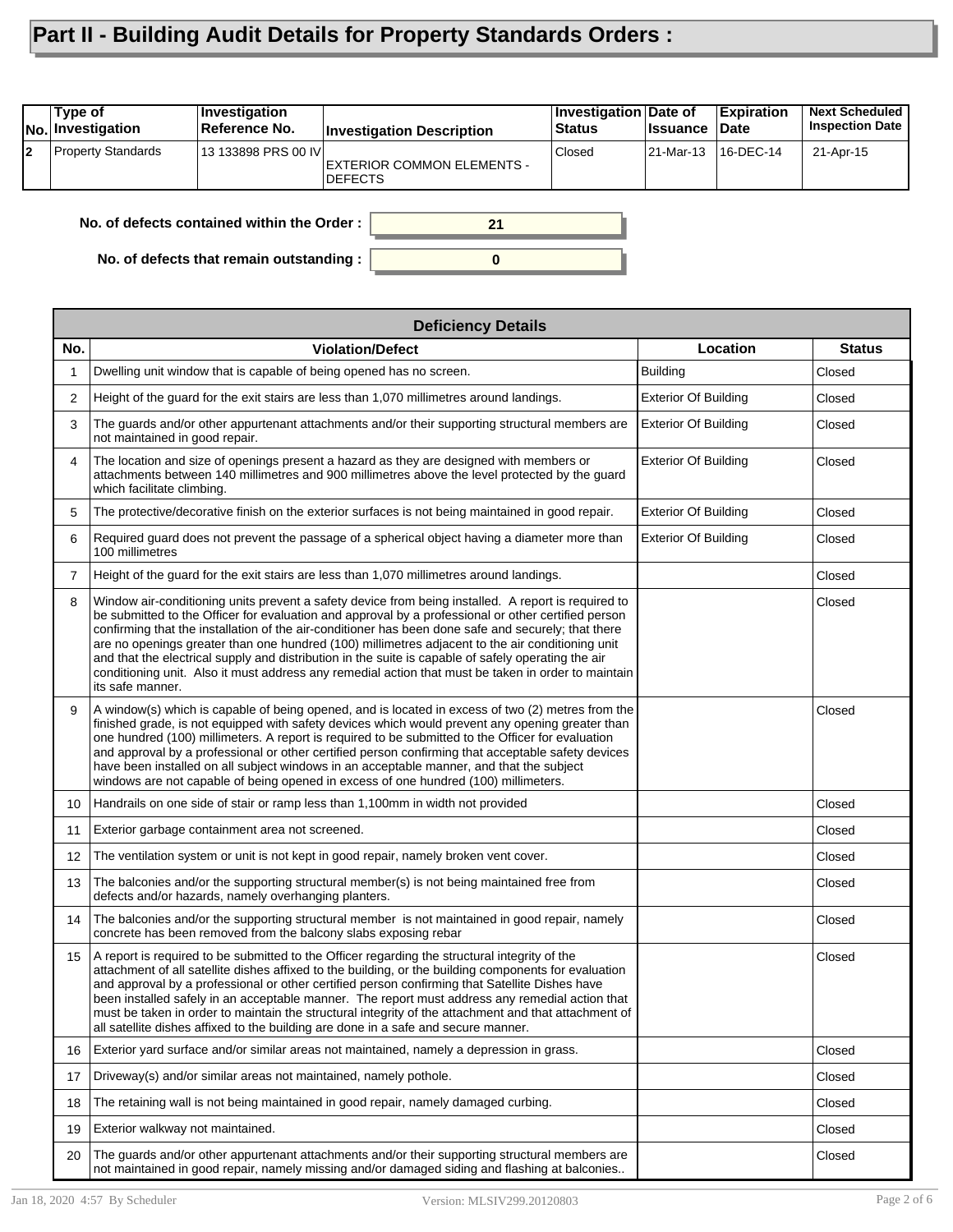| 21 Required guard does not prevent the passage of a spherical object having a diameter more than | Closec |
|--------------------------------------------------------------------------------------------------|--------|
| 100 millimetres                                                                                  |        |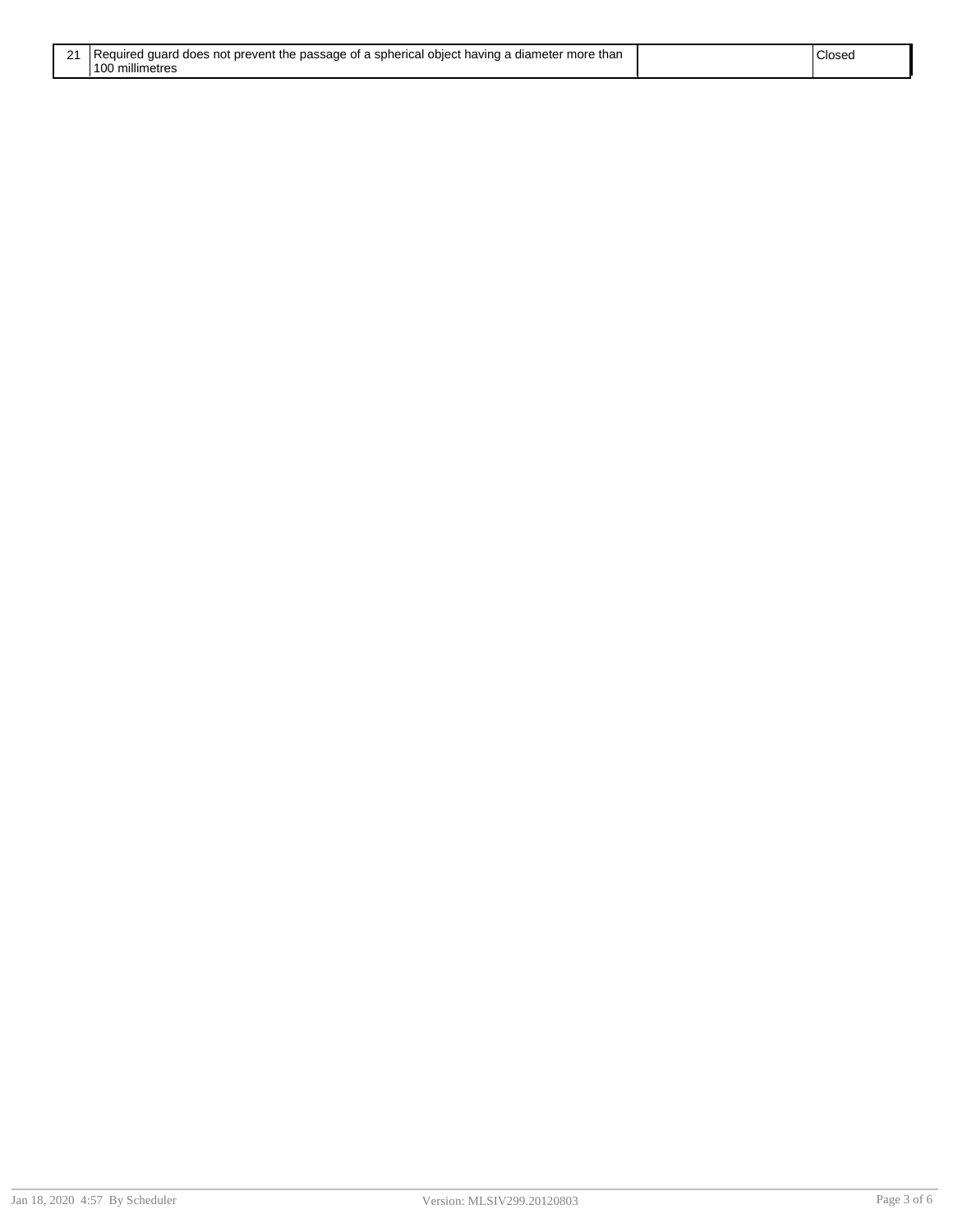| Tvpe of<br>No. Investigation | $\blacksquare$ Investigation<br>Reference No. | <b>Investigation Description</b>                                 | <b>Investigation Date of</b><br><b>Status</b> | <b>Issuance</b>     | <b>Expiration</b><br><b>Date</b> | <b>Next Scheduled</b><br><b>Inspection Date</b> |
|------------------------------|-----------------------------------------------|------------------------------------------------------------------|-----------------------------------------------|---------------------|----------------------------------|-------------------------------------------------|
| Property Standards           |                                               | 13 133300 PRS 00 IV INTERIOR COMMON ELEMENTS -<br><b>DEFECTS</b> | <sup>'</sup> Closed                           | 21-Mar-13 16-DEC-14 |                                  | 21-Jan-15                                       |

| No. of defects contained within the Order : $\mid$ | 35 |
|----------------------------------------------------|----|
|                                                    |    |
| No. of defects that remain outstanding : $\vert$   |    |

|                   | <b>Deficiency Details</b>                                                                                                                                                                                                                                                     |                            |                  |  |  |  |  |
|-------------------|-------------------------------------------------------------------------------------------------------------------------------------------------------------------------------------------------------------------------------------------------------------------------------|----------------------------|------------------|--|--|--|--|
| No.               | <b>Violation/Defect</b>                                                                                                                                                                                                                                                       | Location                   | <b>Status</b>    |  |  |  |  |
| 1                 | Exterior door is not maintained in good repair, and is not a good fit in the frame.                                                                                                                                                                                           | 1st Floor                  | Closed           |  |  |  |  |
| 2                 | Wall(s) not maintained free of holes, cracks, damaged and deteriorated materials, namely<br>damaged mirror.                                                                                                                                                                   | 1st Floor                  | Closed           |  |  |  |  |
| 3                 | An emergency contact sign is not posted and maintained in a prominent place in the front lobby or<br>entrance to the building.                                                                                                                                                | 1st Floor                  | Closed           |  |  |  |  |
| 4                 | Floor(s) and/or floor covering(s) not maintained free from trip or other hazardous condition.                                                                                                                                                                                 | 2nd Floor                  | Closed           |  |  |  |  |
| 5                 | Interior lighting fixtures or lamps are not maintained, namely unsecured light fixture.                                                                                                                                                                                       | <b>Basement</b>            | Closed           |  |  |  |  |
| 6                 | Interior door(s), frames(s), glass pane(s), and/or hardware not maintained in good repair, namely<br>damaged door.                                                                                                                                                            | <b>Basement</b>            | Closed           |  |  |  |  |
| $\overline{7}$    | Interior door(s), frames(s), glass pane(s), and/or hardware not maintained in good repair, namely<br>cracked and/or damaged glazing.                                                                                                                                          | <b>Basement</b>            | Closed           |  |  |  |  |
| 8                 | The electrical receptacles are not maintained in good repair, namely damaged duplex receptacle.                                                                                                                                                                               | Basement                   | Closed           |  |  |  |  |
| 9                 | Height of the guard for the exit stairs are less than 920 millimetres measured vertically to the top<br>of the quard from a line drawn through the outside edges of the stair nosings.                                                                                        | <b>Boiler Room</b>         | Closed           |  |  |  |  |
| 10                | The plumbing system is not kept free from leaks or defects, namely missing sump pump cover.                                                                                                                                                                                   | Boiler Room                | Substantially Co |  |  |  |  |
| 11                | The location and size of openings present a hazard as they are designed with members or<br>attachments between 140 millimetres and 900 millimetres above the level protected by the guard<br>which facilitate climbing.                                                       | <b>Boiler Room</b>         | Closed           |  |  |  |  |
| $12 \overline{ }$ | The quards and/or other appurtenant attachments and/or their supporting structural members are<br>not maintained in good repair, namely damaged and unsecured stair guard/handrail not<br>maintained in accordance with the Toronto Municipal Code, Chapter 629 requirements. | Boiler Room                | Closed           |  |  |  |  |
| 13                | Required guard does not prevent the passage of a sphere having a diameter more than 100<br>millimetres.                                                                                                                                                                       | <b>Boiler Room</b>         | Closed           |  |  |  |  |
| 14                | Height of the guard for the exit stairs are less than 1,070 millimetres around landings.                                                                                                                                                                                      | <b>Boiler Room</b>         | Closed           |  |  |  |  |
| 15                | Elevator part(s) and appendages are not maintained in good repair and operational. Namely :<br>(lighting fixtures, lamps, elevator buttons, floor indicators and ventilation fans), namely missing<br>vent fan cover.                                                         | Elevator                   | Closed           |  |  |  |  |
| 16                | Lighting in a laundry room is provided at less than 200 lux.                                                                                                                                                                                                                  | Laundry Room               | Closed           |  |  |  |  |
| 17                | The ventilation system or unit is not regularly cleaned.                                                                                                                                                                                                                      | Laundry Room               | Closed           |  |  |  |  |
| 18                | The property is not maintained and/or kept clean in accordance with the standards, namely dust<br>and debris adjacent and behind appliances.                                                                                                                                  | Laundry Room               | Closed           |  |  |  |  |
| 19                | Wall(s) not maintained free of holes, cracks, damaged and deteriorated materials, to include<br>deteriorated finish.                                                                                                                                                          | Laundry Room               | Closed           |  |  |  |  |
| 20                | The (stairs, treads, risers, guards, handrails, and/or other appurtenant attachments) and/or their<br>supporting structural members are not maintained in good repair, namely deteriorated and/or<br>damaged stair tread nosing(s).                                           | North West                 | Substantially Co |  |  |  |  |
| 21                | Exterior door is not maintained in good repair, namely damaged glazing, and deteriorated weather<br>stripping.                                                                                                                                                                | North West                 | Closed           |  |  |  |  |
| 22                | Wall(s) and ceiling(s), to include adjacent to plumbing and electrical not maintained free of holes,<br>cracks, damaged and deteriorated materials.                                                                                                                           | <b>Throughout Building</b> | Closed           |  |  |  |  |
| 23                | Wall(s) and ceiling(s) are not maintained clean.                                                                                                                                                                                                                              | Throughout Building        | Substantially Co |  |  |  |  |
| 24                | The ventilation system or unit is not regularly cleaned.                                                                                                                                                                                                                      | Throughout Building        | Closed           |  |  |  |  |
| 25                | The property is not maintained and/or kept clean in accordance with the standards, namely undue<br>storage.                                                                                                                                                                   | <b>Throughout Building</b> | Substantially Co |  |  |  |  |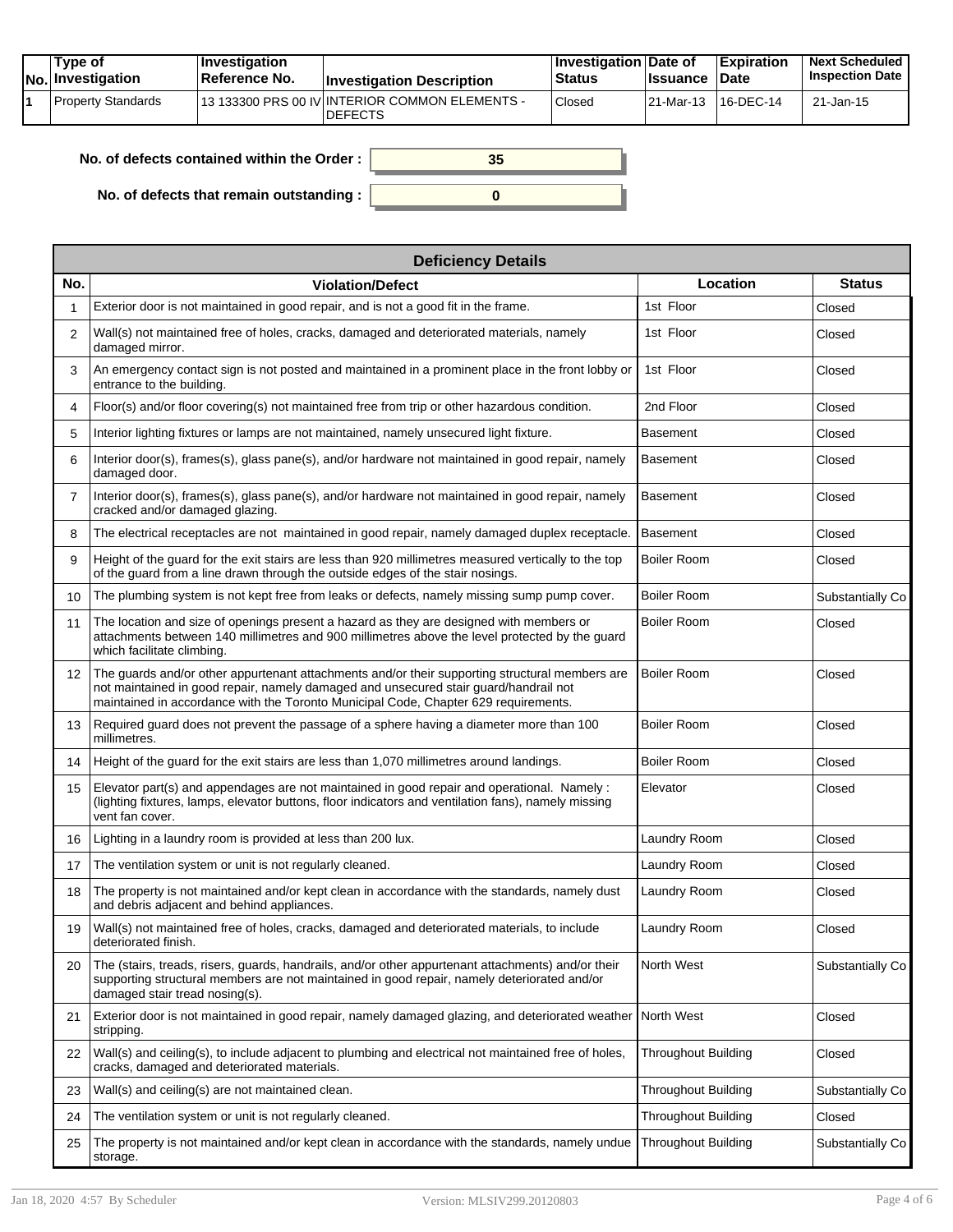| 26 | Floor(s) and/or floor covering(s) not maintained free from trip or other hazardous condition,<br>namely floor mats.                                                                                                                                                                            | <b>Throughout Building</b> | Closed           |
|----|------------------------------------------------------------------------------------------------------------------------------------------------------------------------------------------------------------------------------------------------------------------------------------------------|----------------------------|------------------|
| 27 | The electrical connections are not maintained in good repair, namely unsecured loose and/or<br>open wires.                                                                                                                                                                                     | <b>Throughout Building</b> | Closed           |
| 28 | Previously finished surface(s) in the public area of the property are not renewed or refinished,<br>when necessary, to maintain a similar appearance.                                                                                                                                          | Throughout Building        | Closed           |
| 29 | Lighting in a storage room is provided at less than 50 lux.                                                                                                                                                                                                                                    | Throughout Building        | Closed           |
| 30 | Interior lighting fixtures or lamps are not maintained, namely non functioning light bulbs.                                                                                                                                                                                                    | <b>Throughout Building</b> | Closed           |
| 31 | Required guard does not prevent the passage of a sphere having a diameter more than 100<br>millimetres.                                                                                                                                                                                        | Throughout Building        | Closed           |
| 32 | Height of the guard for the exit stairs are less than 1,070 millimetres around landings.                                                                                                                                                                                                       | Throughout Building        | Closed           |
| 33 | Height of the guard for the exit stairs are less than 920 millimetres measured vertically to the top<br>of the guard from a line drawn through the outside edges of the stair nosings.                                                                                                         | Throughout Building        | Closed           |
| 34 | The location and size of openings present a hazard as they are designed with members or<br>attachments between 140 millimetres and 900 millimetres above the level protected by the guard<br>which facilitate climbing, to include adjacent to radiator heating units and roof access ladders. | Throughout Building        | Closed           |
| 35 | Lighting in a service room is provided at less than 200 lux.                                                                                                                                                                                                                                   | Throughout Building        | Substantially Co |
|    |                                                                                                                                                                                                                                                                                                |                            |                  |